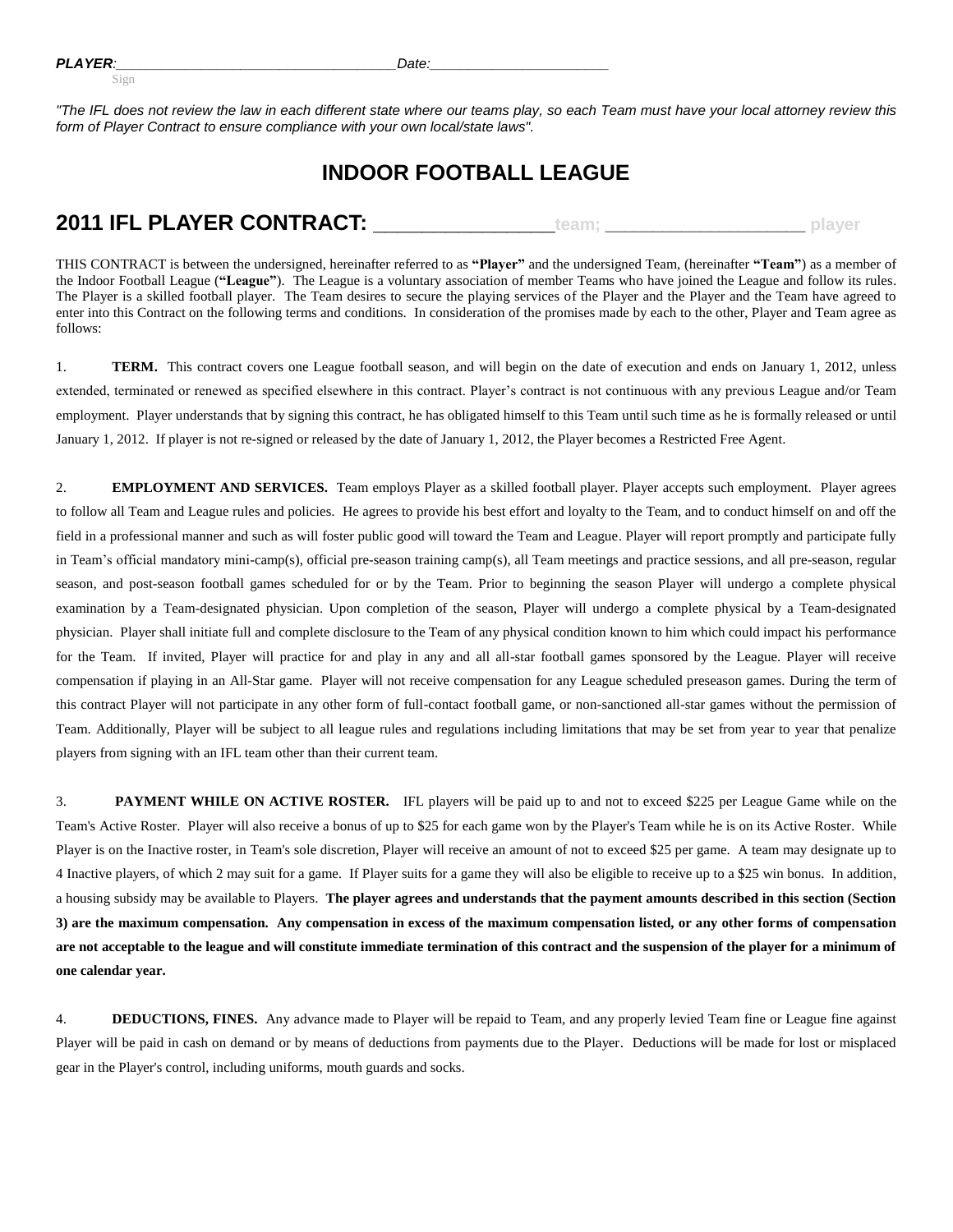Sign

5. **TERMINATION.** The Team may terminate this contract at any time without cause. Player understands that he is competing with other players for a position on the roster of Team. At any time and in the sole judgment of the Team, said Team may terminate this contract if Team determines that Player's skill or capability is less desirable than that of other players competing for roster positions, or if Player's services are otherwise not required by Team. If this contract is terminated, all earned but unpaid salary Player is entitled to shall be due and payable, and Player agrees if requested to promptly undergo a complete physical examination by a Team-designated physician.

6. **LIMITATIONS ON PLAYING IN OTHER LEAGUES.** Club agrees to (and without payment of liquidated damages) release Player from this Contract if he signs with the National Football League (NFL), Canadian Football League (CFL), or United Football League (UFL). However, Player may not sign or accept employment with any other professional football league not mentioned above prior to the expiration of this Contract UNLESS he first obtains a written release from Club and League. If Player signs with another professional football league, other than the NFL, CFL, or UFL, while under contract in the IFL, player will be suspended from play in the IFL for the remainder of the 2011 IFL season and the 2012 IFL season. The League or Team may sell, exchange, assign or transfer this contract and/or the rights to Player's services under this Contract to any indoor professional football team or league. Player agrees to accept any such sale, exchange, assignment or transfer of this contract and/or League's rights to Player's services under this contract. League may provide to the physicians and/or officials of any interested team or league any relevant medical information relating to Player.

7. **WORKMAN'S COMPENSATION INSURANCE & MEDICAL INSURANCECOVERAGE.** Each team must have workers compensation in place even if the state does not require Workers Compensation Insurance. Each team shall submit a copy of their workers compensation insurance certificate, to the League and all teams on their schedule, no later than fourteen (14) days prior to the opening of training camp.

8. **LEAGUE DISCIPLINE.** If Player is found guilty of any form of conduct which is reasonably judged by the Team or the League to be detrimental to the Team and/or League, the Team or League will have the right, in their sole discretion, to fine Player a reasonable Amount, to suspend Player for a reasonable period or indefinitely, or to terminate Player's contract and/or otherwise discipline Player.

9. **LEAGUE EQUIPMENT.** Player agrees to wear and use only League approved apparel and equipment while performing football services under this contract. Specifically, but without limitation, while performing those services, Player shall only wear footwear and uniforms (jersey and pants), socks, gloves, and wristbands and any other items worn on the field and sidelines, supplied by approved League licensees. Player shall not remove, cover, obscure or otherwise alter any logo that appears on footwear, apparel, equipment or other products. All football equipment and gear must be returned to Team before Player receives his final payment.

10. **PUBLICITY AND COOPERATION WITH NEWS MEDIA.** Player hereby grants to Team and League, separately and together, the authority to use his name, likeness and pictures for publicity and promotion of the League, Team and any of its other member teams, whether in newspapers, magazines, motion pictures, game programs, roster manuals, media guide, broadcasts, and all other publicity and advertising media or merchandise. At the direction of Team or League, Player shall make personal appearances on behalf of official League or Team corporate sponsors or suppliers; League or Team shall have discretion to select a reasonable time and place for such appearance, which may or may not be in uniform. Player will cooperate with the news media and will participate upon request in promotional activities of the League and Team. Player may receive an appearance fee from sponsors.

11. **USE OF PLAYER'S NAME AND/OR LIKENESS.** Player irrevocably grants and assigns to League, Team, and any League-designated entity during and beyond the term of this contract the right to use his name and/or likeness (including still photographs, motion pictures and/or video) in connection with the advertisement, promotion or sale of trading cards, posters or any other commercial product or entity, including but not limited to, the advertisement and promotion of official League or Team corporate sponsors and official League or Team suppliers. Player hereby waives any